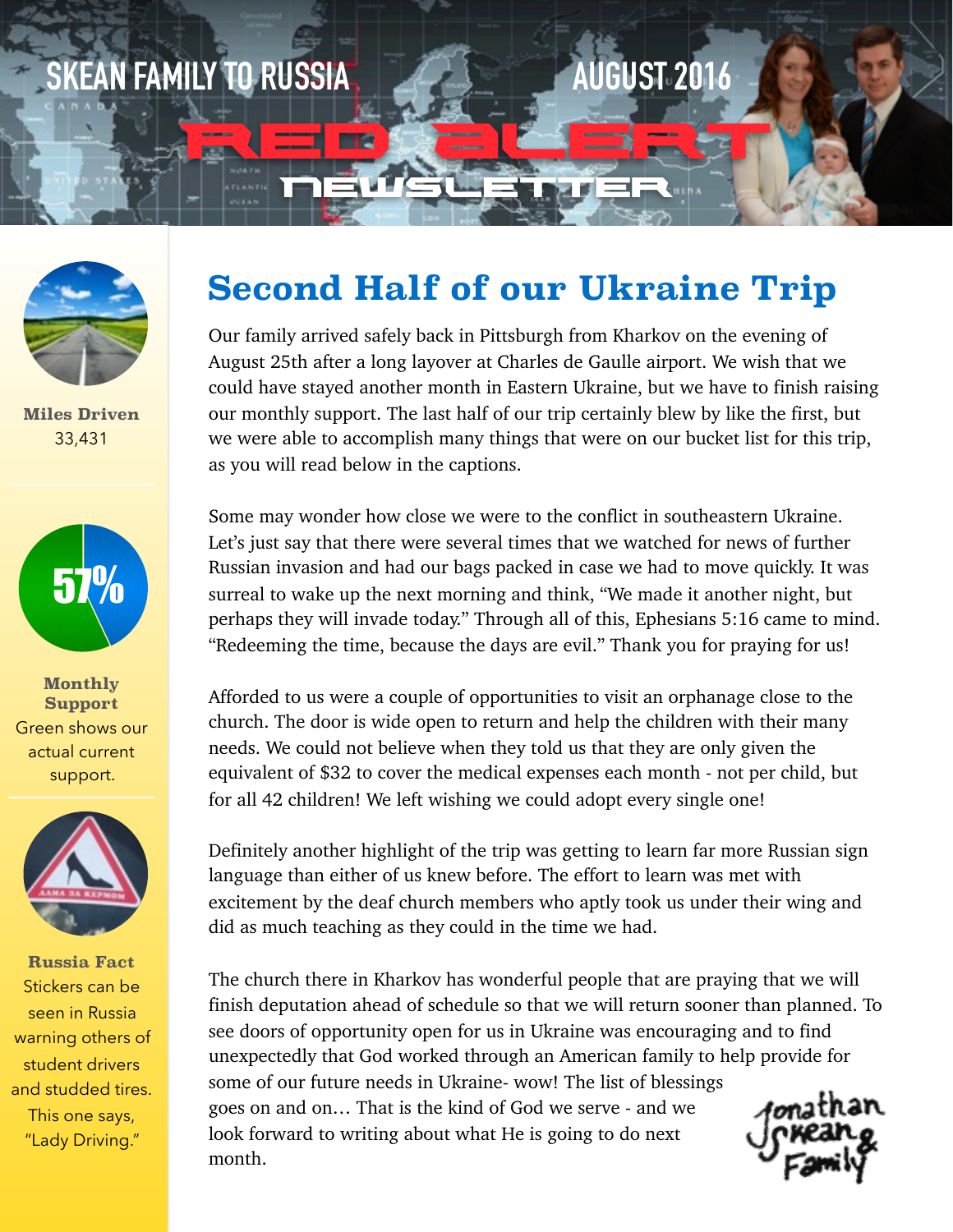## **Adventures in Ukraine**



Taken from the 8th floor of an apartment building, these apartments represent a population that would exceed most counties in the United States. (Kharkov, Ukraine)



Church camping trip! We met out in the woods for service on Sunday. Each summer, Ukrainians and Russians travel outside the city for fresh air. They either visit their dachas or a small camp site.



Here are the boys from one group at an orphanage. We bought oranges and kiwis to help supplement the vitamins in their diet. We were invited back by the director to help in additional ways. Praise the Lord for an open door!



Katrina was able to continue teaching Victoria who has been coming faithfully to learn about the Bible. If you remember from last month, it was her husband whose funeral Brother O'Brien officiated. Now in her arms is a brand-new Bible.



Our meeting with the Dean of Foreign Languages went well. He is very helpful and will help us obtain our student visas. Jonathan was also given a tour of the classes at the university for his courses next year.



Ever tried to sleep on a chainlink fence and wash out of a bucket? Welcome to the typical life of a Ukrainian not too long ago. We are very blessed to have lived in the United States.

**Ukraine Missions Trip 07 July - 25 August**

### **New Mailing Address! PO Box 670**

**Greenville, PA 16125**